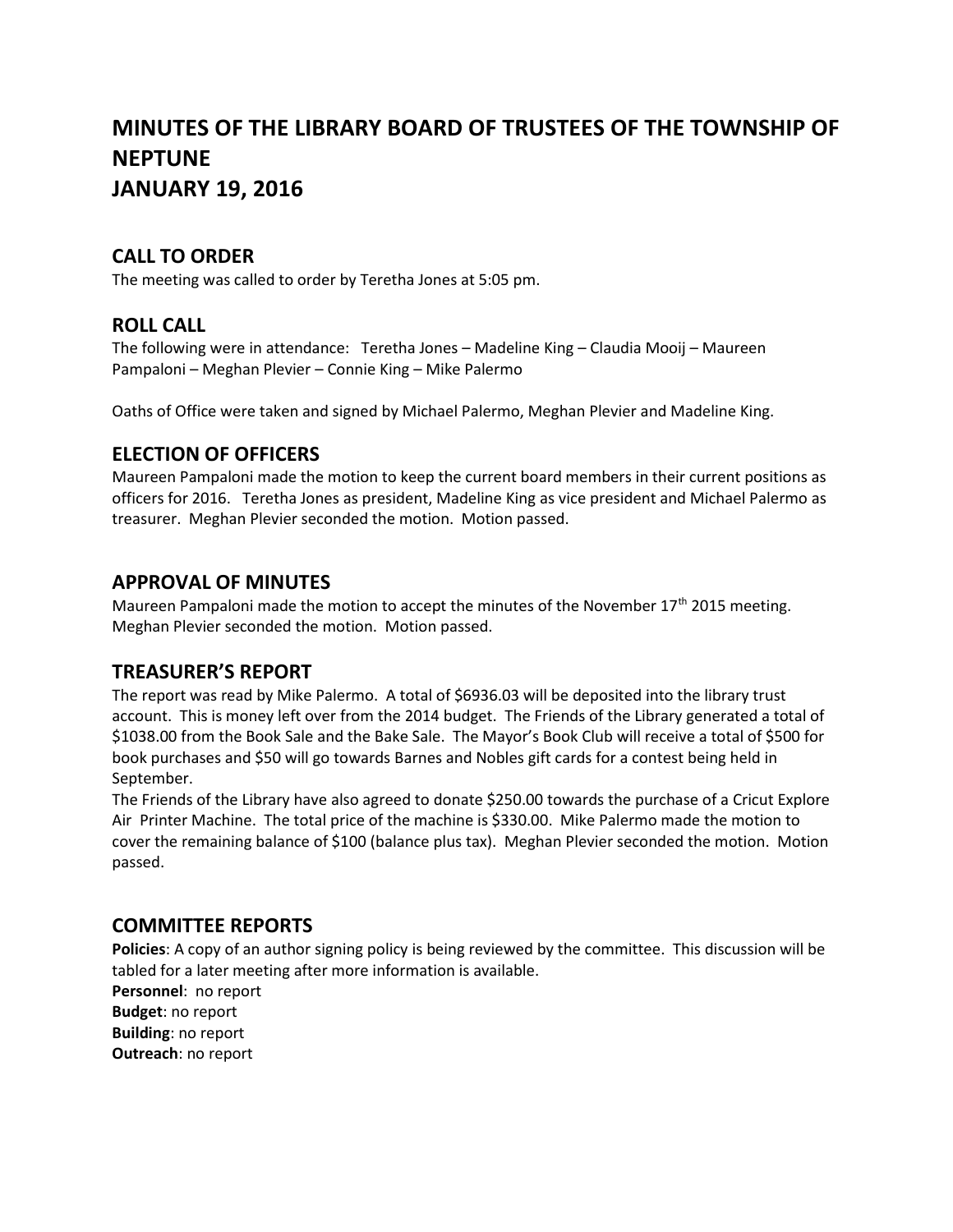#### **OLD BUSINESS**

No business for discussion.

### **NEW BUSINESS**

Township Resolution #16-36: Confirming Mayor's Appointment to the Board of Library Trustee

Michael Palermo for a five-year term, expiring 12/31/2020

Meghan Plevier for a one-year term expiring 12/31/2016

Madeline King for a term concurrent with that of the Mayor.

**Resolution #R1-16:** Naming contracted vendors of books and library materials. Motion to accept the vendor list was made by Mike Palermo and seconded by Meghan Plevier. Motion passed.

**Resolution #R2-16**: Naming contracted computer consultant: Shore Systems

Mike Palermo made the motion and Madeline King seconded the motion. Motion passed.

**Resolution #R3-16:** Authorize the submission of a grant to the Department of Labor and Workforce

Development. Mike Palermo made the motion. Connie King seconded. Motion passed.

**Resolution #R4-16**: Hiring Kathleen Lynch as a part-time library assistant effective January 19, 2016 for up to 20 hours per week at \$15.94 per hour. This position does not include benefits. Meghan Plevier made the motion. Maureen Pampaloni seconded. Motion passed.

A discussion was held on the purchase of a new copier. A copier comparison was distributed to the Board for review. Mike Palermo made the motion to stay with Shore Business Solutions to purchase the new copier. Meghan Plevier seconded the motion. Motion passed.

John will be participating in the May 2016 NJLA Conference. The date he will be moderating will be on the same day as the Board meeting for the month. Maureen Pampaloni made the motion to switch the May meeting date to May 10<sup>th</sup>. Mike Palermo seconded the motion. Motion passed.

The staff would like to paint the paneling in the library. Money has been allocated in the budget for this project and a discussion was held. The building committee will discuss this issue amongst themselves and come to the next meeting with more information.